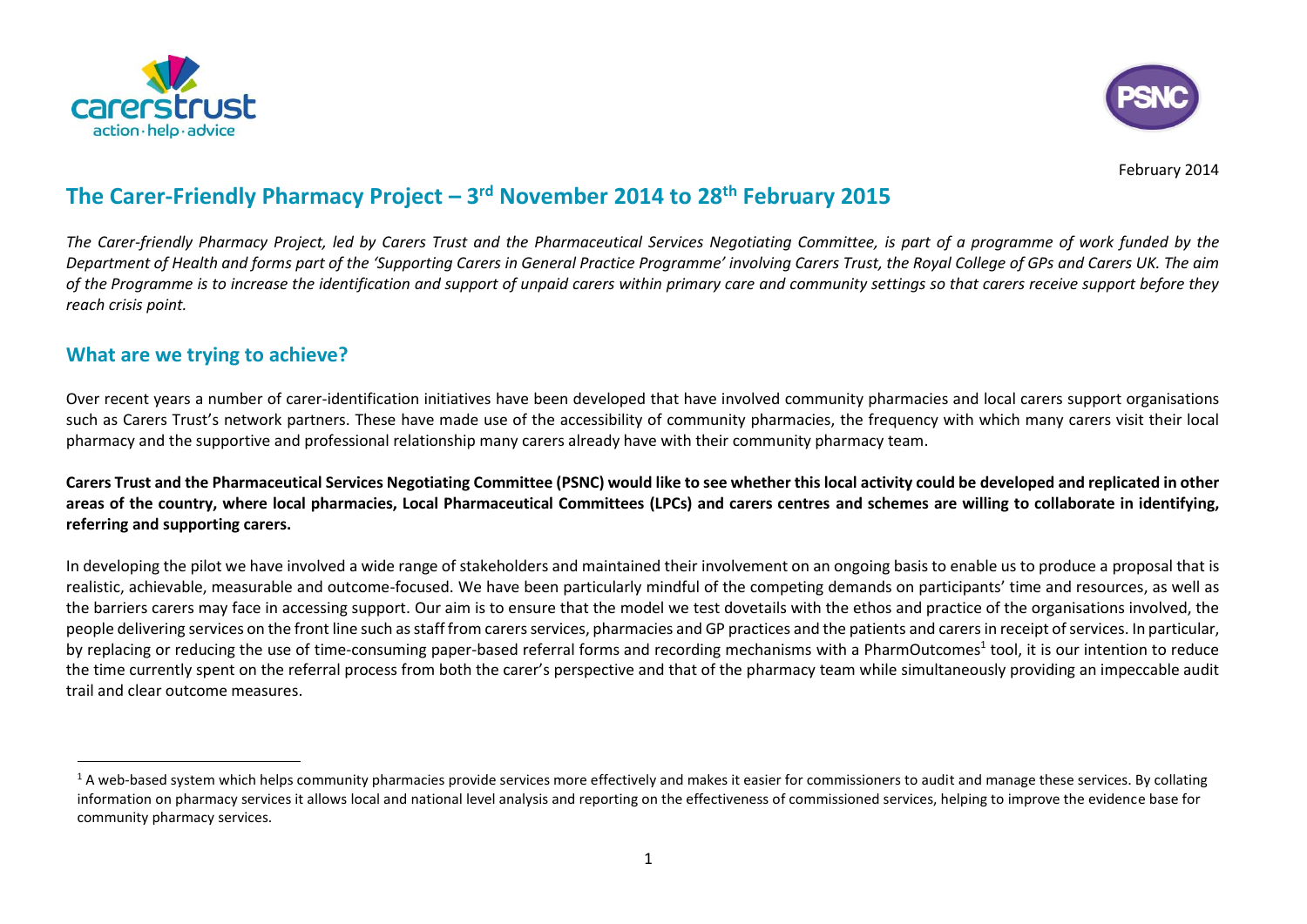



#### **What is a Carer Friendly Pharmacy?**

The project will test the concept of a 'Carer-Friendly Pharmacy', which pharmacies participating in the project will seek to become. A Carer Friendly Pharmacy as one where:

- 1. all staff are trained to be carer aware, sensitive to carers' needs and the challenges they face and have developed enhanced communications skills to enable them to engage effectively with carers;
- 2. all staff are pro-active in identifying, referring and supporting carers;
- 3. the pharmacy identifies a member of the team who takes on the role of Carers Champion along with a deputy (see appendix 1). Their role is to lead and facilitate carer referrals, act as a contact point for external agencies such as the local carers centre and GP practices to support a multi-disciplinary approach and to maintain stocks of resources;
- 4. posters and/or other related materials make it clear to the customer that the pharmacy is carer-friendly and encourage them to self-identify; NB. It is acknowledged that displaying materials will be easier in larger pharmacies and Healthy Living Pharmacies where there is a dedicated notice board to display such information;
- 5. the pharmacy offers a range of services, such as Medicines Use Reviews and prescription collection and delivery, in a manner that is relevant to the carer;
- 6. with the carer's consent, the pharmacy will refer the carer to their local carers services and/or their GP

The core model could, in some localities, be augmented by add-ons such as pharmacy delivery driver engagement with carers, pharmacy-based carers' health checks and free flu vaccinations for carers where the pharmacy has been commissioned to do so or where the pharmacy agrees to provide such services free of charge as a proof of concept trial<sup>2</sup>.

#### **Evaluation and wider dissemination**

1

Some of the areas participating in the project will be the subject of monitoring and an evaluation by the research team at CIRCLE (University of Leeds). The number of people being referred and the percentage of the total actually making contact with the carers centre will be an important outcome measure for community pharmacies. It will also be important to demonstrate the outcomes for those carers identified and referred by pharmacists to carers centres and schemes and also the outcomes for those referred to their GP practice.

It is anticipated that the results of this evaluation will add to the evidence base for community pharmacy services and their role in supporting people to live independent lives in the community. This may then provide the evidence for wider roll out of the concept and commissioning of such services from community pharmacies at either a local or national level. It will also demonstrate the benefits of adopting an integrated, partnership approach to carer identification, referral and support in community

 $^2$  In such cases, measures will be put in place to demonstrate the outcome of providing the service with a view to providing evidence to commissioners that will inform future commissioning decisions.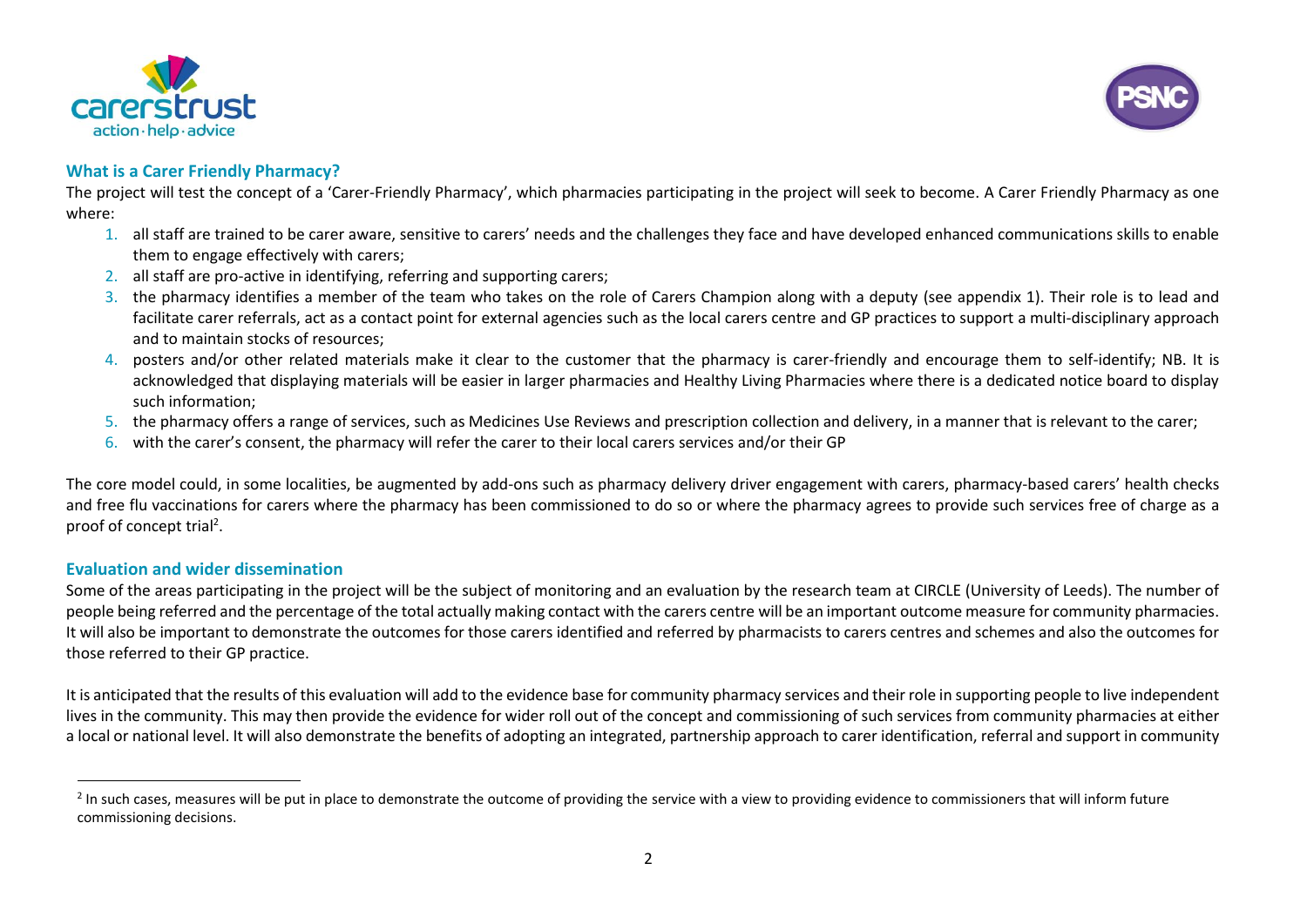



settings and pinpoint key success factors that will enable this approach to be adapted and adopted by other public-facing businesses, agencies and groups within the community including those in non-health settings.

#### **Training and development**

A training package for pharmacy staff has been developed in partnership between Carers Trust and the Centre for Postgraduate Pharmacy Education. This will be delivered by the local carers service, at a time and place that is convenient to all participants. The training will focus on awareness of the issues facing carers, as well as strategies for identifying and talking to them.

## **Which areas are involved in the pilot?**

Carers Trust and the PSNC have identified the following Local Pharmaceutical Committees who have agreed to work in partnership with local carers services/centres and other stakeholders:-

- Bury and Rochdale LPC
- Community Pharmacy West Yorkshire
- Devon LPC
- Kent LPC
- Gateshead and South Tyneside LPC
- Northamptonshire and Milton Keynes LPC
- East Sussex and Brighton LPC
- Central Lancashire LPC
- **•** Community Pharmacy Humber